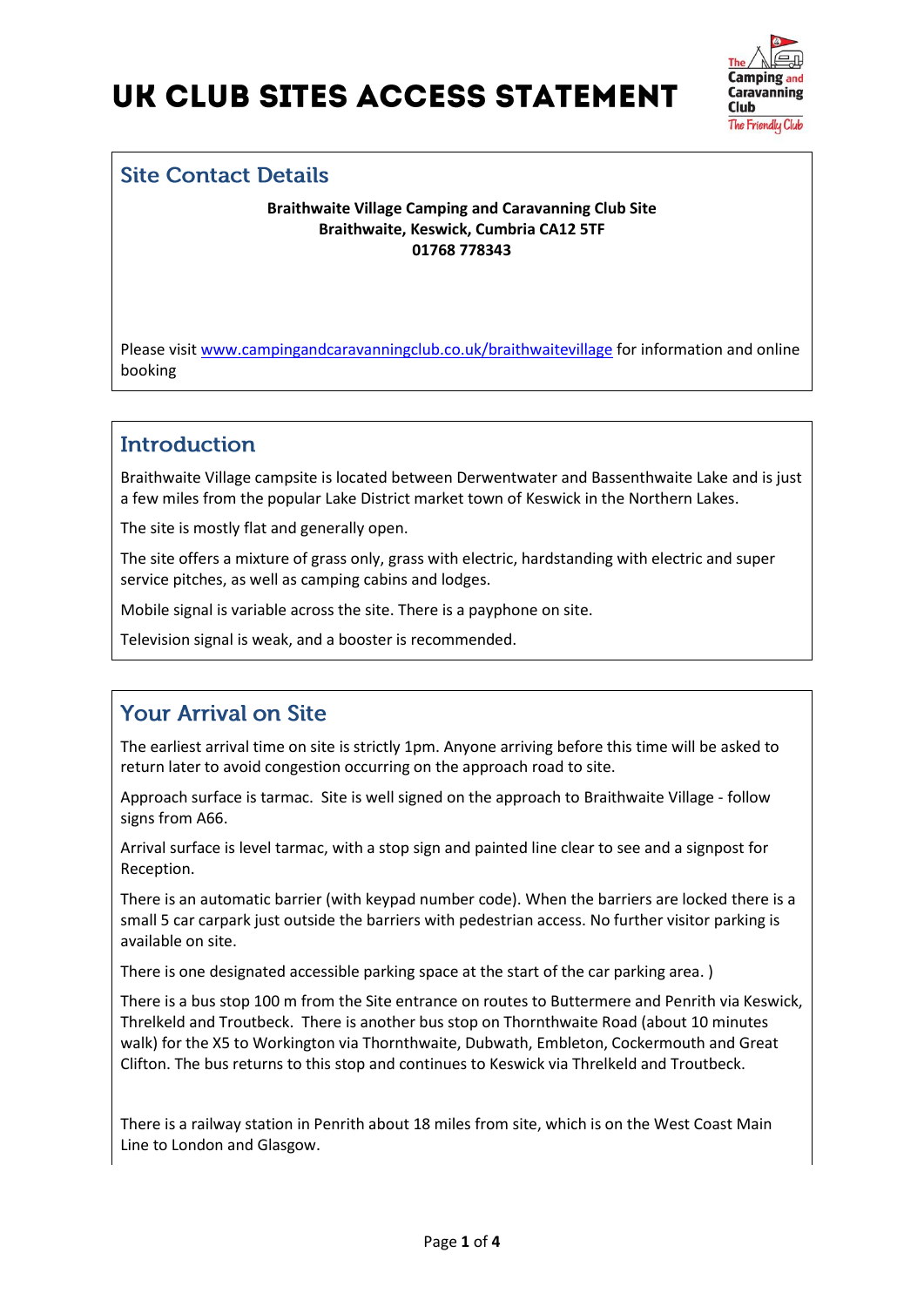

Accessible taxis can be booked in advance on 017687 72676 (Davies), 017686 363333 (Iain's) or 017687 36007 (Suzi's).

## **Your Check In**

The Reception Block is the building on the right as you drive in and just before the barrier. The Reception is clearly signed.

Access to Reception is via a slight incline in front of the main automatic doors.

The floor space is free from clutter and there is turning room for wheelchairs.

The latest assisted pitching is 8pm. Campers may self-pitch after this time up until 11pm instructions for this are outside of the reception block.

Staff are not on duty after 8.00 pm but an emergency telephone number is provided for blue light emergencies after this time. This phone number can be found printed on your Site Welcome Leaflet.

Details of local hospitals, doctors, dentists and vets can be also be found in the Site Welcome Leaflet.

### **Your Pitch**

Hardstanding with electricity, narrow superservice and superservice pitches are available close to the facility block, including accessible facilities.

The Pitches are gravel.

There are grass pitches with electric near the self-catering cabin/lodges area where chocks are required.

Campers can park on their pitch. There is a limit of 1 car per pitch. Additional vehicles can park in the visitor parking, space permitting.

### **Travelling around site**

All site roads are tarmac. There is a speed limit around the site of 5 mph. A one-way system is in operation and this is clearly signed.

The majority of the footpaths throughout the site are tarmac. There are no handrails on any footpaths.

There is low level bollard lighting on the site roads. A torch is recommended when walking around the site at night.

The grass with electric area is very uneven.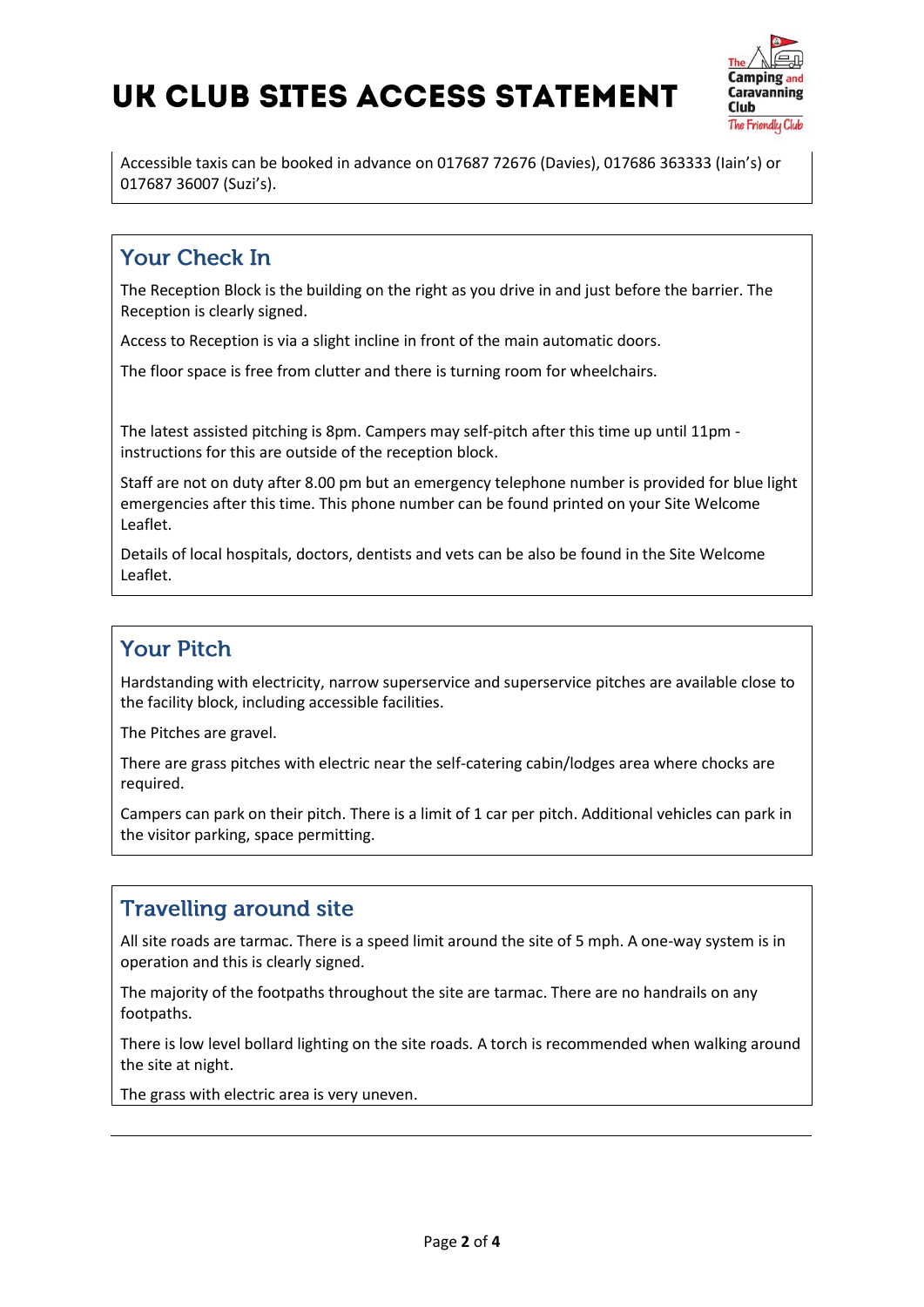

## **The Facility Block**

There is a clear, block paved path leading to the facility block. There are no steps on the pathway. There is a slight incline leading into the block itself.

The taps are either push button or lever mixer taps.

The showers are mainly push button. There are no steps in the showers. There is a fixed seat in each shower cubicle .

The facility block and access are well lit at night.

There are no accessible cubicles in the main block.

Assistance dogs are permitted in the facility block.

## **The Accessible Facilities**

There is a slightly inclined access leading to the accessible facilities, which are located separately on the side of the main facility block, having its own door opening directly onto the pathway. There are no handrails leading to the facility.

The door has a 720 mm opening width and opens outwards. There is a grab rail on the door on the inside. The facilities are accessed via a Radar key, available from Reception. There is a pull handle on the door.

The taps are lever mixers.

The shower is open access, flat wet room style with no tray to step into. The shower has two grab rails and a pull-down seat. It is operated with a turn handle for temperature control and the shower head is height adjustable.

The toilet has drop down handrails on both sides. The toilet has a larger flush handle. There is transfer space to one side of the toilet when handrails are lifted. There is a hand dryer and the washbasin 690mm high.

The floor is non-slip.

There is an emergency cord by the toilet that can be reached from the floor. The alarm can be heard from the staff pitches and Reception.

Assistance dogs are permitted in the facility block.

#### Laundry

This area has good level access and is located to one side of the main facility block. There are no handrails leading to this area or within the area. There is wheelchair turning room in the laundry. The doors to the laundry open inwards and have an opening width of 870mm.

The taps are push button.